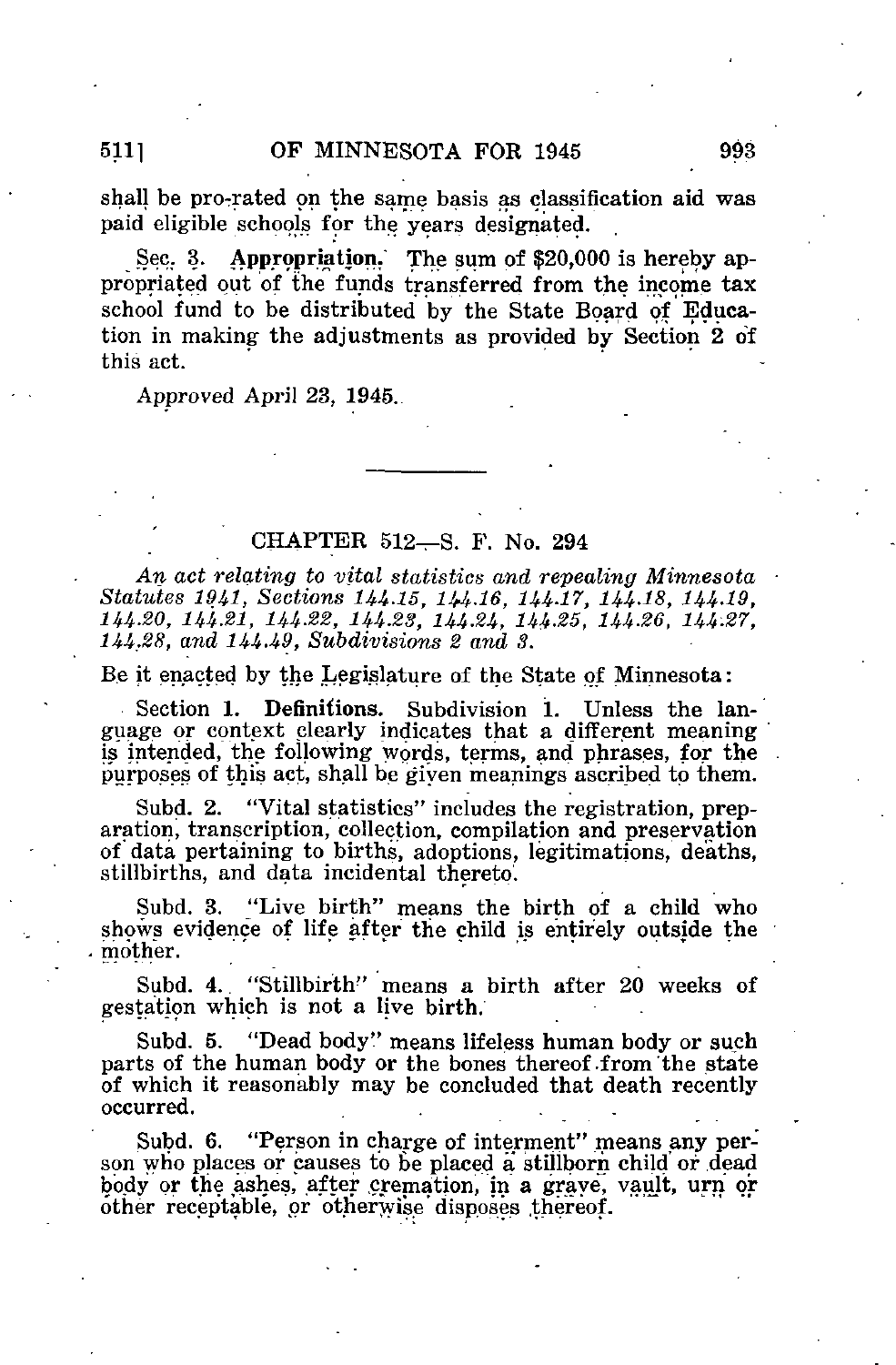Subdivision 1. Establish a division of vital statistics with suitable offices properly equipped for the preservation of its official records ;

Subd. 2. Install a statewide system of vital statistics ;

Subd. 3. Make and may amend necessary regulations, according to Minnesota Statutes 1941, Section 144.12, give instructions and prescribe and furnish at the expense of the state forms for collecting, transcribing, compiling and preserving vital statistics provided that the book of record for the local registrar shall be paid for by the city, village, or town comprising the registration district ; and

Subd. 4. Enforce this act and the regulations made' pursuant thereto.

Sec. 3. Regulations; effective date. The regulations of the board, upon the approval of the Attorney General, shall take effect 30 days after publication and filing with the Secretary of State.

Sec. 4. Primary registration districts. Each town, village and city shall, for the purposes of this act, constitute a primary registration district, provided the state registrar may establish registration districts comprised of one or more unorganized towns and appoint registrars for them, and with the consent of the respective town board's or municipal councils, combine two or more primary registration districts and appoint registrars for them.<br>Registration of the contract of the contract of the contract of the contract of the contract of the contract of

Sec. 5. State registrar; compensation. The board shall appoint a qualified state registrar of vital statistics whose compensation shall .be fixed under such provisions as may be provided by other provisions of the statutes.

Sec. 6. Supervision; enforcement; employees. The state registrar, under the supervision of the board, shall have charge of the division of vital statistics and be the custodian of all its files and records, and perform the duties prescribed by the board. He shall enforce this act and the regulations of the board and have supervisory power over local registrars. He shall submit to the board reports of the administration of this act. He may appoint and, at his pleasure, remove one or more employees of the board as deupty state registrars who shall render such aid as he may require of them.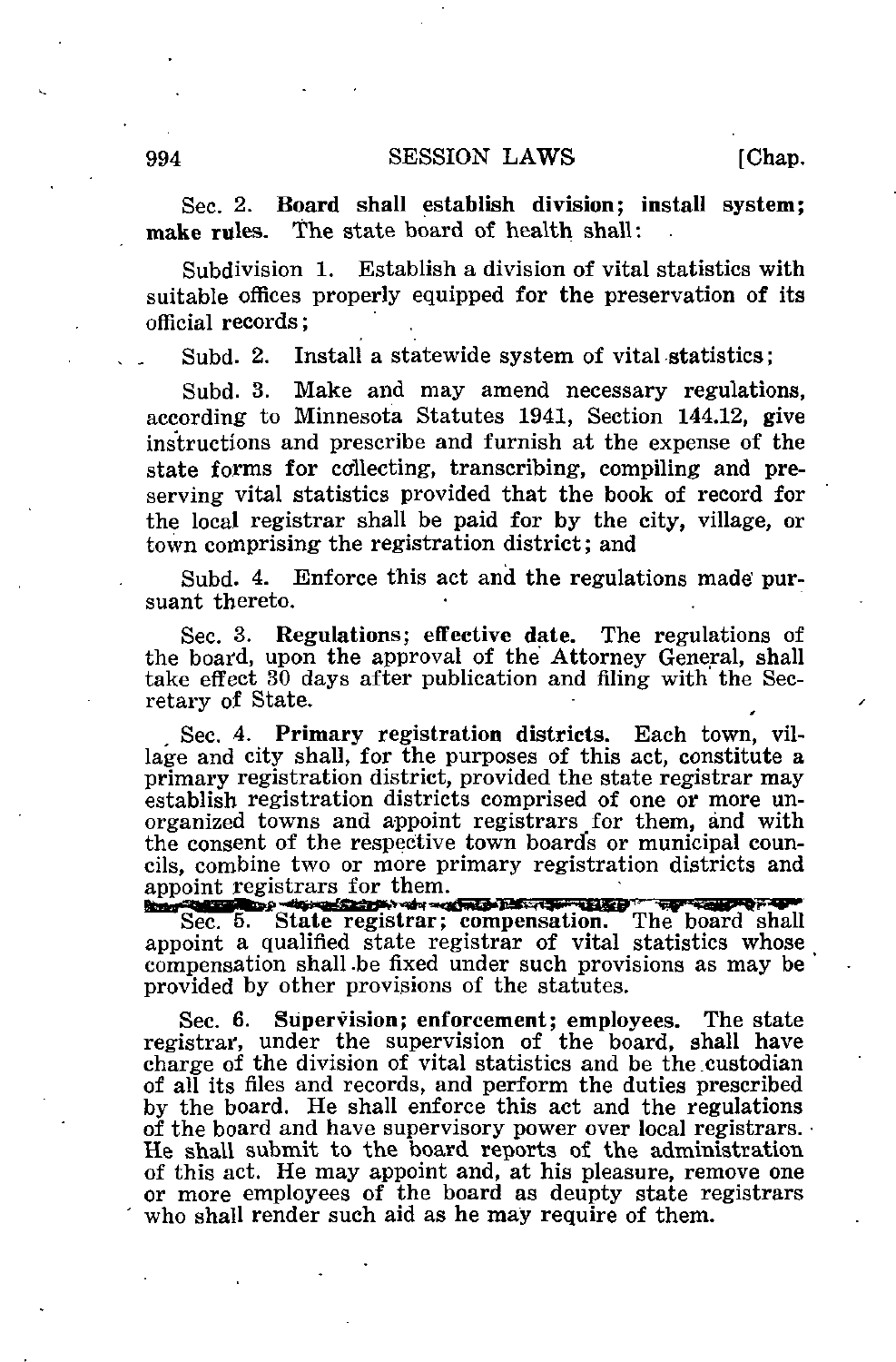Sec. 7. Local registrar; deputies; report; enforcement. The town and village clerk, and in cities the .health officer, shall be the local registrar. A local registrar with the approval of the state registrar may appoint and remove deputies. All .local registrars shall immediately report to the state registrar violations of this act or the regulations of the board, and under the supervision of the state registrar shall cause all the provisions of the act and regulations of the board to be enforced. Any local registrar who neglects or refuses to perform the duties imposed upon him by this act shall be superseded by another to be appointed by the state registrar in his place.

The board, upon the recommendation of the state registrar, may appoint and remove sub-registrars to receive certificates of death and issue burial permits in any designated territory. They shall be subject to the supervision of the state registrar.

Sec. 8. Board to provide assistance. The board shall provide other necessary assistance and determine the status,' compensation and duties of persons thus employed in conformance with the provisions of the state civil service law.

Sec. 9. Filing of birth certificate. Within the time prescribed by the board a certificate of every birth shall be filed with the local registrar of the district in which the birth occurred, by the physician, midwife, or other legally authorized person in attendance at the birth; or if not so attended, by one of the parents.

Provided that the birth certificate of an illegitimate child shall be filed by the attending physician, midwife, parent, or other, directly with the state registrar.

Sec. 10. Delayed or altered certificates. If neither parent of the newborn child whose birth is unattended as above provided is able to prepare a birth certificate, the local registrar shall secure the necessary information from any person having knowledge of the birth and prepare, record and file the certificate. In such cases the board shall prescribe the time within which a supplementary report furnishing information omitted from the original certificate may be returned for the purpose of completing the certificate. Certificates of birth completed by such a supplementary report shall not be considered "delayed" or "altered."

Sec. 11. Contents of certificates. Subdivision 1. Whoever first assumes the custody of a child of unknown parentage shall immediately report to the local registrar who shall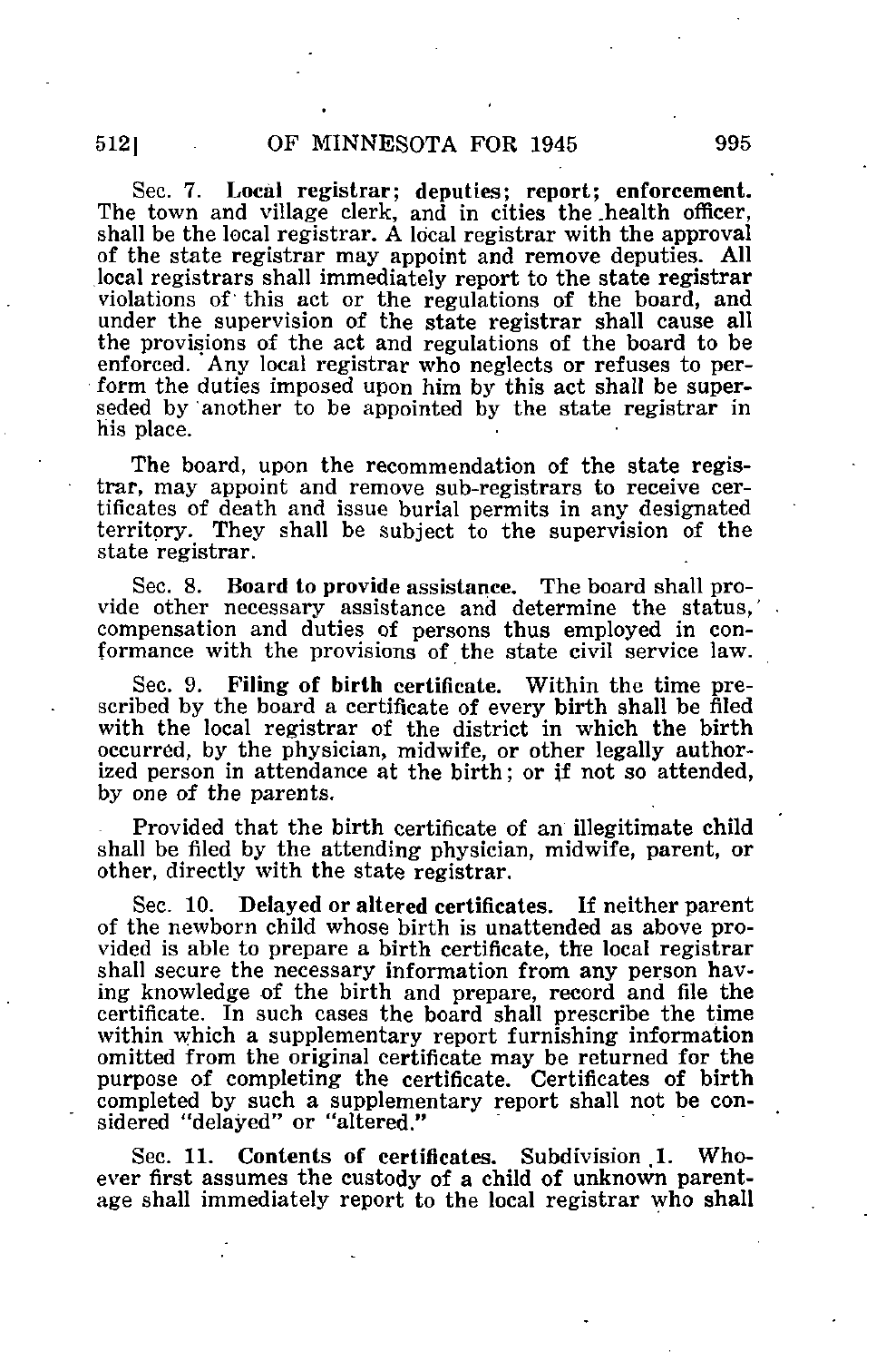immediately make and file a certificate stating: (a) the date and place of finding or assumption of custody; (b) sex; color or race; and approximate age of child; (c) name and address of the person or institution with whom the .child has been placed for care, arid (d) name give'n to the child by the finder or custodian.

Subd. 2. The place where the child was found or custody assumed shall be known as the place of birth and the date of birth shall be determined by approximation.

Subd. 3. The report shall constitute the certificate of birth.

Subd. 4. If the child is identified and a regular certificate of birth is found or obtained, the report shall be sealed and filed and may be opened only by court order.

Sec. 12. Certificate of death or stillbirth. A certificate of every death or stillbirth shall be filed before interment or in any case within five days after the occurrence is known with the local registrar of the district in which the death or stillbirth occurred or with a sub-registrar; or if the place of death or stillbirth is not known then with the local registrar . of the district in which the body is found, or a sub-registrar, within 24 hours thereafter. In every instance a certificate shall be filed prior to interment or other disposition of the body.

Sec. 13. Death certificates. Subdiyion 1. Time of filing. The funeral director of other person taking charge for preparation of a dead human body for interment or other disposal shall file with the local registrar of the district in which the death or stillbirth occurred or the body was found, or with a sub-registrar, a certificate of death or stillbirth before interment or in any case within five days after the occurrence.

Subd. 2. Statement as to autopsy; statement of physician. In preparing a certificate of death or stillbirth the person in charge of such preparation shall obtain and enter on the certificate the personal data required by the board and a statement as to whether' or not an autopsy was performed on such body from the persons best qualified to supply them and which persons shall sign the certificate as the informants. He shall present the certificate of death to the physician last in attendance upon the deceased or to the coroner having jurisdiction who shall thereupon certify the cause of death according to his best knowledge and belief. He shall present the certificate of stillbirth to the physician, midwife, or other per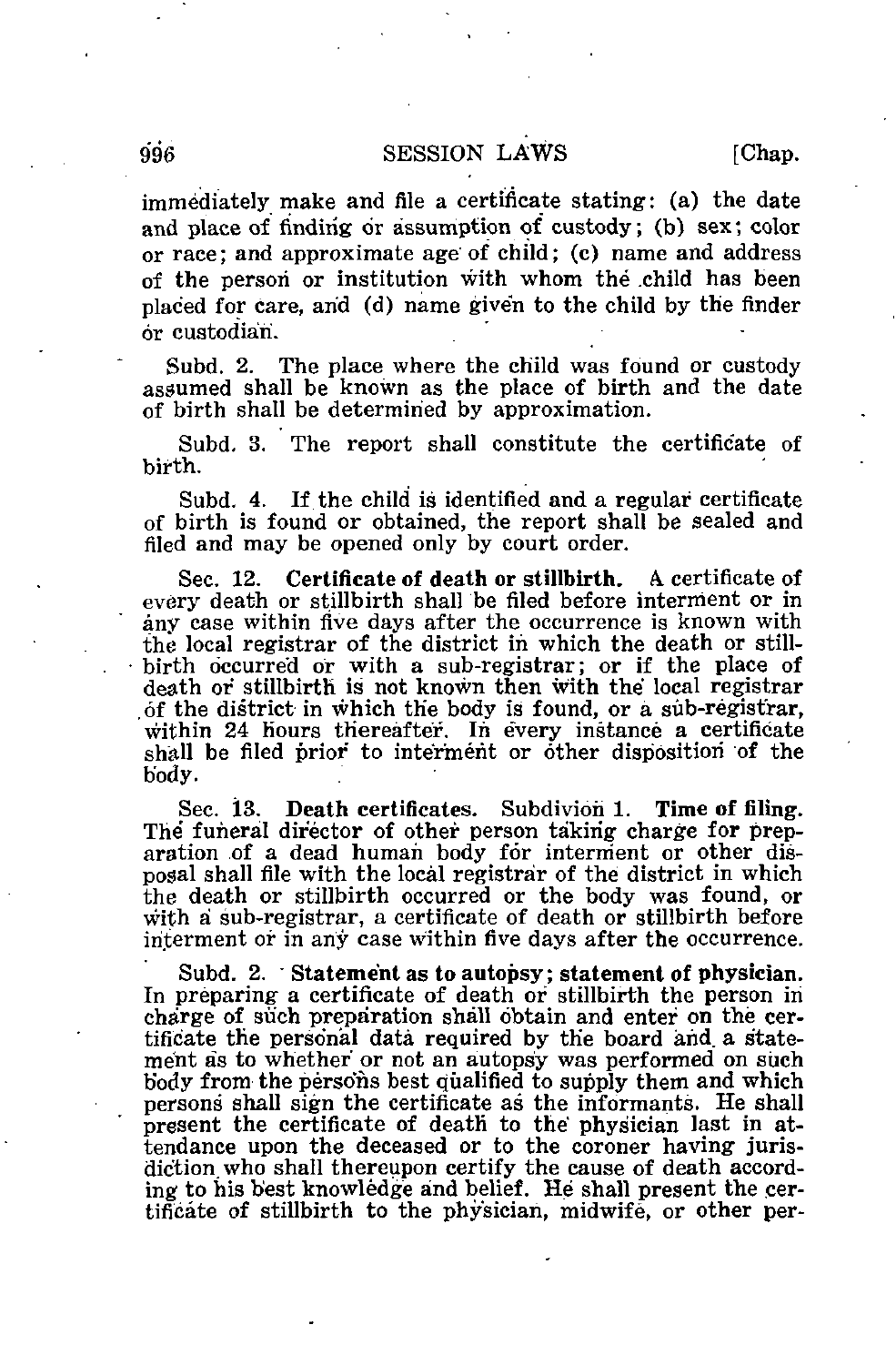son in attendance at the stillbirth, who shall certify the stillbirth and such medical data pertaining thereto as he can furnish.

Subd. 3. Procedure prior to burial. Thereupon the funeral director or person in charge for such preparation shall notify the appropriate local registrar if death occurred without medical attendance, or in case he is unable to secure such certification by the physician last in attendance. In such event the local registrar shall inform the local health officer and refer the case to him for immediate investigation and certification of the cause of death prior to issuing a permit for burial, cremation, transportation or other disposition of the body. When there, is no medical health officer for such registration district, the local registrar may complete the certificate on the basis of information received from relatives of the deceased or others having knowledge of the facts. If the circumstances suggest that the death or stillbirth was caused by other than natural causes, the local registrar shall refer the case to the coroner for investigation and certification.

Sec. 14. Delayed certification. If the cause of death cannot be determined before interment or other disposition of the body, or in any case within five days, the certification or its cause may be filed after the prescribed period, but the attending physician or coroner shall give the local registrar of the district in which the death occurred, or the sub-regis trar, written notice of the reason for the delay in order that a permit for the disposition of the body may be issued.

Sec. 15. Form and use of certificate. The form of certificates shall include as a minimum the items required by the respective standard certificates as recommended by the United States Bureau of the Census subject to approval of and modification by the board. The form and use of such certificate shall be subject to the provisions of Section 24.

Sec. 16. Prima facie evidence. Certificates filed within six months after the time prescribed therefor shall be primafacie evidence of the facts therein stated. Data therein pertaining to the father of a child are prima facie evidence only if the alleged father is the husband of the mother; if not, the data pertaining to the father of a child are not evidence in any proceeding adverse to .the interests of the alleged father, or of his heirs, next of kin, devises, legatees or other successors in interest, if the paternity is controverted.

Sec. 17. Certificates furnished to public. Subdivision 1. Subject to the requirements of Sections 21, 23 and 24 the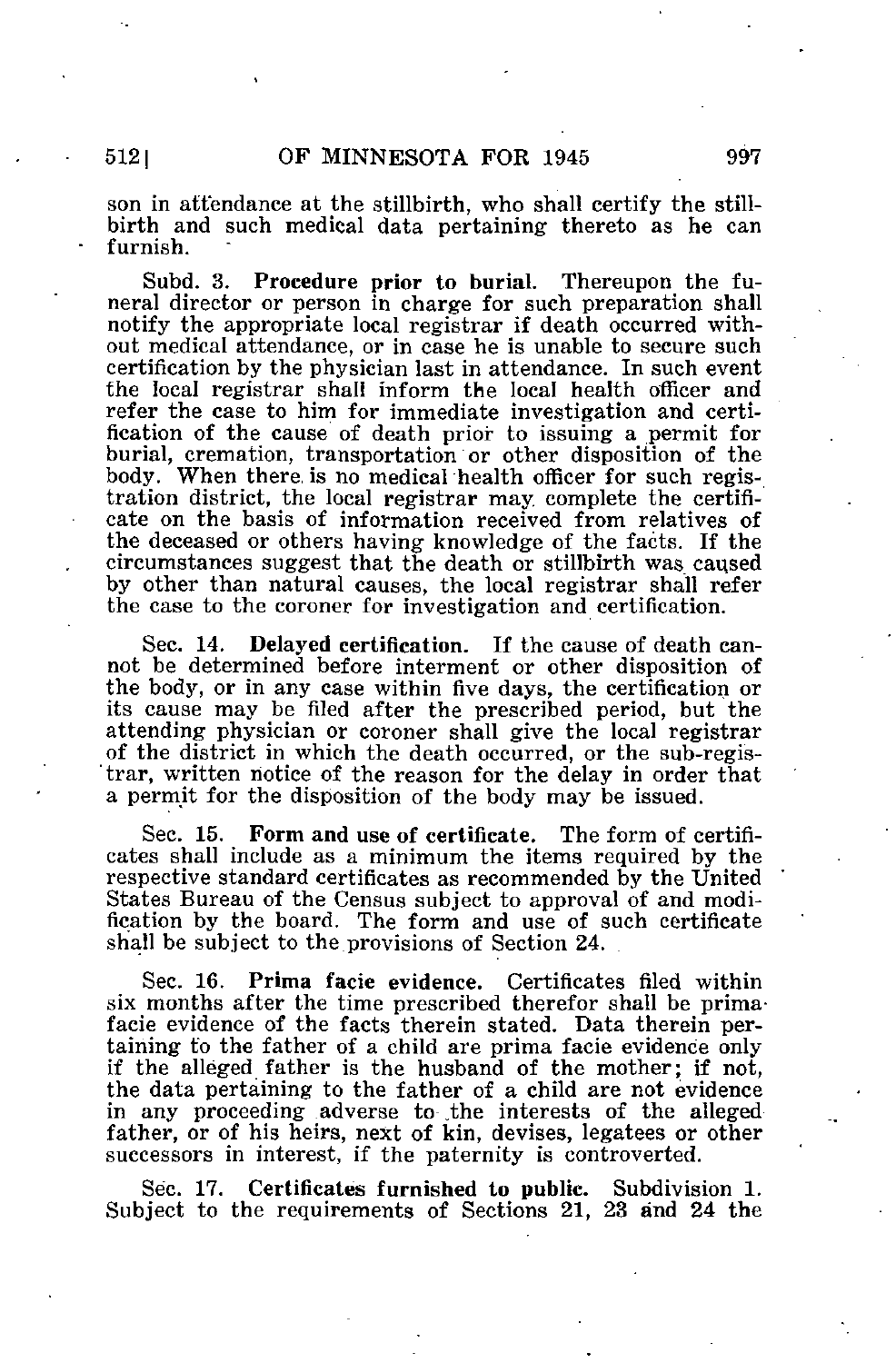state registrar, any clerk of district court, or any local registrar shall, upon request, furnish to any applicant a certified copy of any certificate, or any part thereof.

Subd. 2. Copies of the contents of any certificate on file in the division of vital statistics or in the office of any clerk of district court or on file with any local registrar, or any part of any such certificate, certified by the state registrar, a clerk of the district court, or a local registrar, as the case may be, shall be considered for all purposes the same as the original, subject to the requirements of Sections 21, 23 and 24.

Sec. 18. Fees. Subdivision 1. The applicant shall pay a fee of \$1.00 for each certified copy of a birth or death record. Provided that a fee shall not be charged for any certified copy needed in connection with service in the armed forces or the'Merchant Marine of the United States or in the presentation of claims to the United States Veterans Administration or the official veterans administration of any. state or territory of the United States.

Subd. 2. When the salary of the officer issuing a certified copy under this act consists in whole or in part of fees authorized by law, such officer shall be paid the legal fee therefor by the governmental subdivision of which he is an officer, and the governing body thereof is authorized and directed to order such payment made from the general revenue funds thereof.

. Sec. 19. Deposit with state treasurer. The state registrar shall keep an account of all fees received and turn the same over to the state treasurer according to law.

Sec. 20. Delayed certificate; proof. .'A birth certificate of a person born in this state or a death certificate of a person who died in this state may be filed or amended after the time herein prescribed upon submitting such proof as shall be re quired by the board.

Sec. 21. Delayed or altered certificates. Subdivision 1. Certificates accepted subsequent to six months after the time prescribed for filing and certificates which have been altered after being filed with the state registrar shall contain the date of the delayed filing and the date of the alteration and be marked "delayed" or "altered.".

Subd. 2. All alterations made on birth and death records shall be in red ink.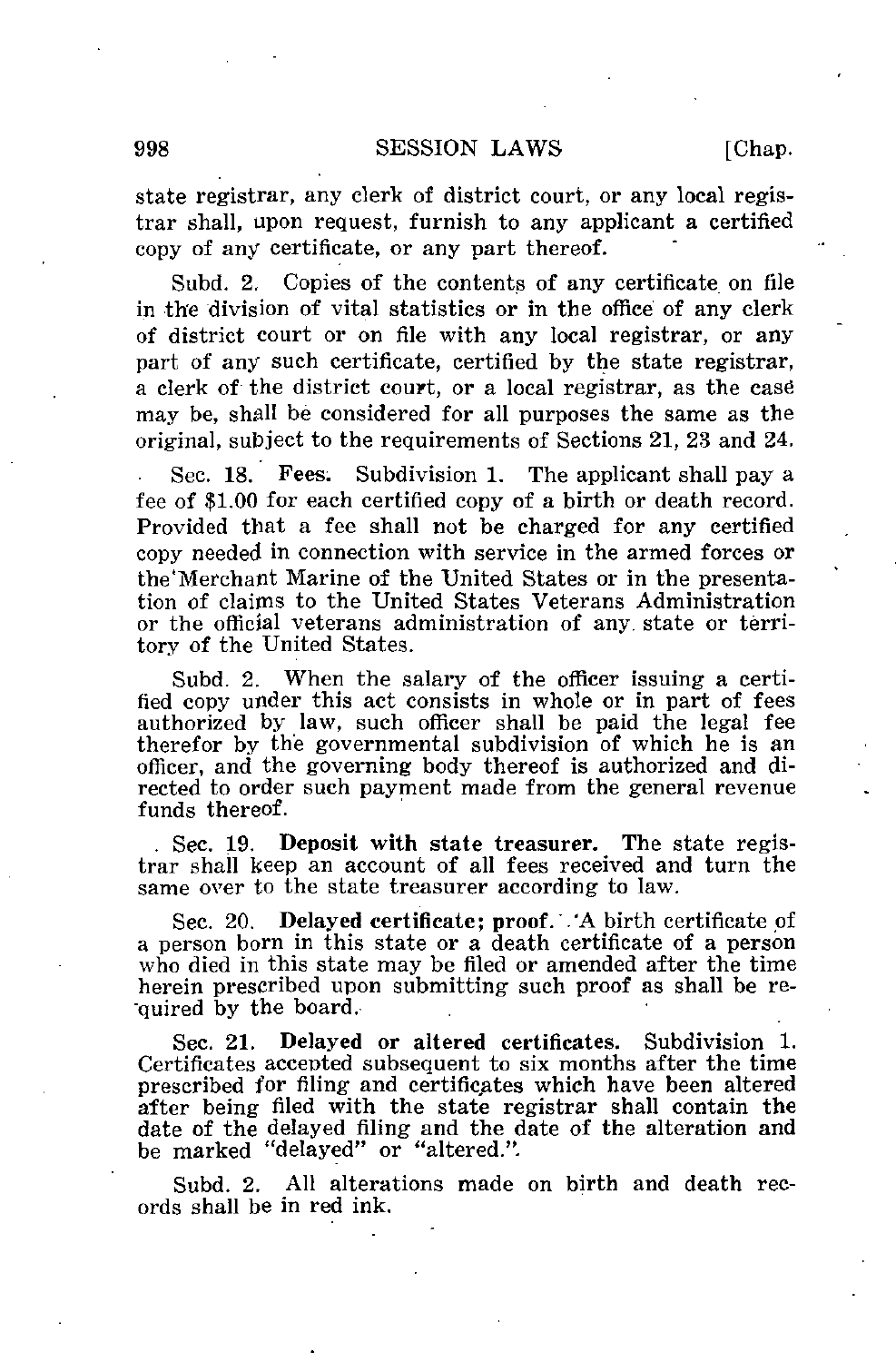Subd. 3. A summary statement of the evidence submitted in support of the acceptance for delayed filing or alteration shall be endorsed on the certificate.

Subd. 4, Such evidence shall be preserved in such manner as the board may prescribe.

Sec. 22. Before district court. Subdivision 1. Petition; hearing; evidence. Any person born or residing in this state may also petition the district court of the county in which he resides or was born for an order establishing a public record of the time and place of his birth and his parentage. The petition shall be verified by him and shall allege the facts which he claims entitled him to such an order. The court shall fix the time and place of hearing the petition. At least ten days before the hearing, notice thereof shall be mailed to the county attorney of the county and to the state division of vital statistics and shall be published once in a newspaper of general circulation in the county. Proof of the mailing and publication shall be filed at the hearing. The oral testimony shall be transcribed and together with the other proofs shall be filed in the proceeding.

Subd. 2. Court order. If the court is satisfied from the evidence received at the hearing of the truth of the allegations of the petition and of the facts as to the time and place of the petitioner's birth and of his parentage, and that he resides in the county or was born there, the court shall make and enter an order reciting the jurisdictional facts and determining the time and place of the petitioner's birth and the names of his parents, and any other- facts deemed relevant by the court.

Subd. 3. Certified copy. A certified copy of the order of the court may be filed in the office of the register of deeds. of the county and shall be filed in the 'office of the state division of vital statistics.

Subd. 4. Admissible as proof. The order, the record. thereof, and certified copies of the order or of the records shall be evidence of the truth of their contents and be admissible as proof thereof at all times and places the same as certificates of .birth mentioned in-Section 16.

Sec. 23. Probative value. The probative value of a "delayed" or "altered" certificate shall be determined by the judicial or administrative body or official before whom the certificate is offered as evidence.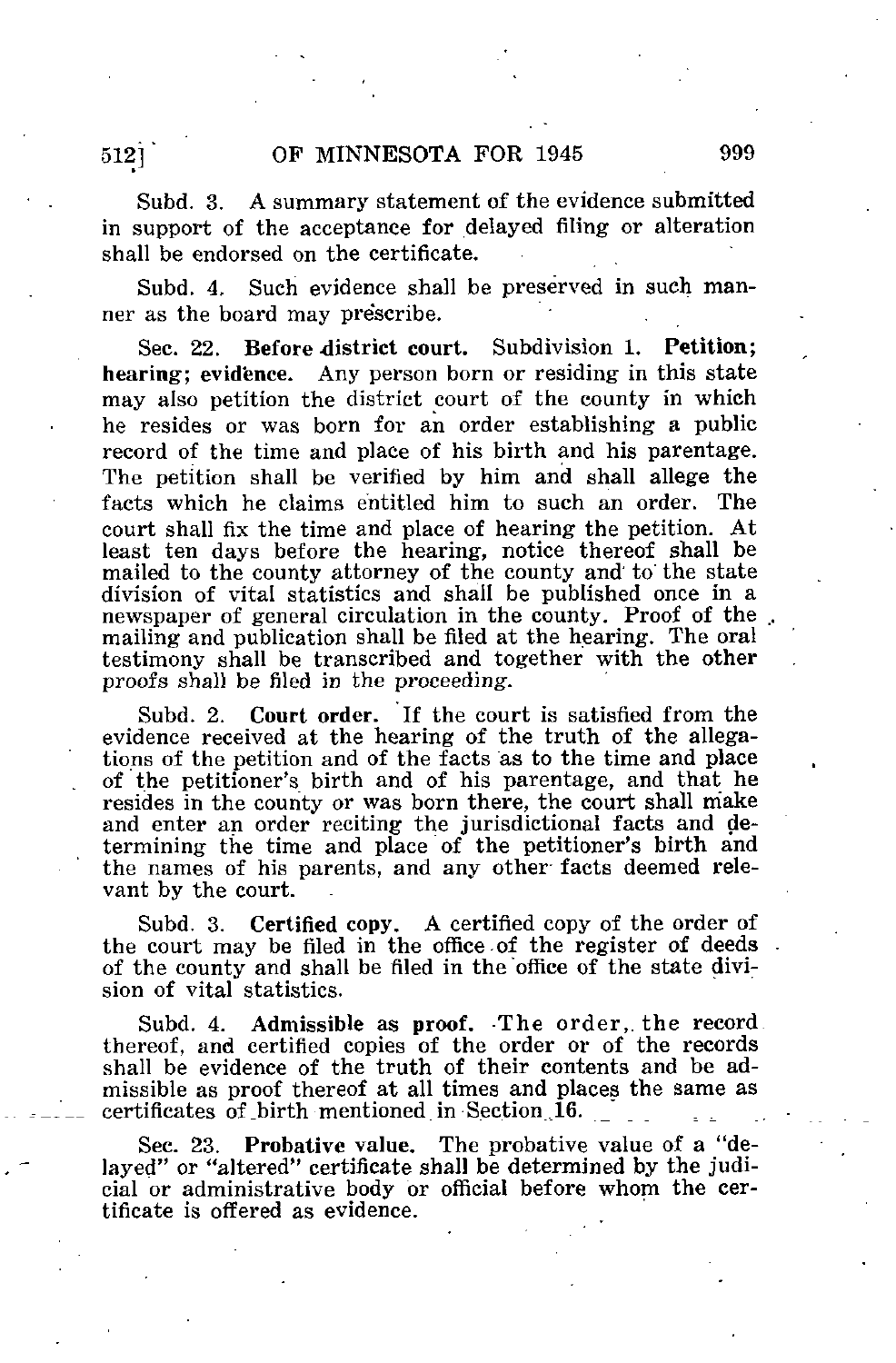Sec. 24. Access to records. Subdivision 1. Open to inspection. The birth and death records and files of the division of vital statistics, the local registrars and clerks of the district court are open to inspection,-subject to the provisions of this act and regulations of the board; but it is unlawful for any officer or employee of the state or any local registrar or clerk of district court to disclose data contained in vital statistical records except as authorized by this act or by the board.

Subd. 2. Procedure in case of illegitimacy. Disclosure of illegitimacy of birth or of information for-which it can be ascertained may be made only upon order of a court of competent jurisdiction in a case where such information is necessary for the. determination of personal or property rights and then only for such purpose. The birth and death'records of the State Board of Health shall be opened to inspection by the Director of Social Welfare, and it shall not be necessary for said Director to obtain an order of the court in order to inspect records of illegitimate children or to secure certified copies thereof.

Subd. 3. Rule as to right of inspection. No state registrar or local registrar or clerk of the district court shall permit inspection of the records or. issue a certified copy of a certificate or part thereof unless it is in compliance with the district court order, or he is satisfied that the applicant therefor has a direct interest in the matter recorded and that the information therein contained is necessary for the determination of personal or property rights. His decision shall be subject to review by the board or a court under the limitations of this section.

Subd. 4. Purposes of research. The board may permit the use of data contained in vital statistical records for research purposes only, but no identifying use thereof shall be made.

Subd. 5. Direction to local registrars. Subject to the provisions of this section the board may direct local registrars to make a return upon the filing of birth, death, and stillbirth certificates with them of certain data shown thereon to federal, state, or municipal agencies. Payment by such agencies for such services may be made through the state registrar to local registrars as the board shall direct.

Sec. 25. Adoption. In cases of adoption the state registrar upon receipt of a certified copy of an order or decree of adoption shall prepare a supplementary certificate in the new name of the adopted person, and seal and file the original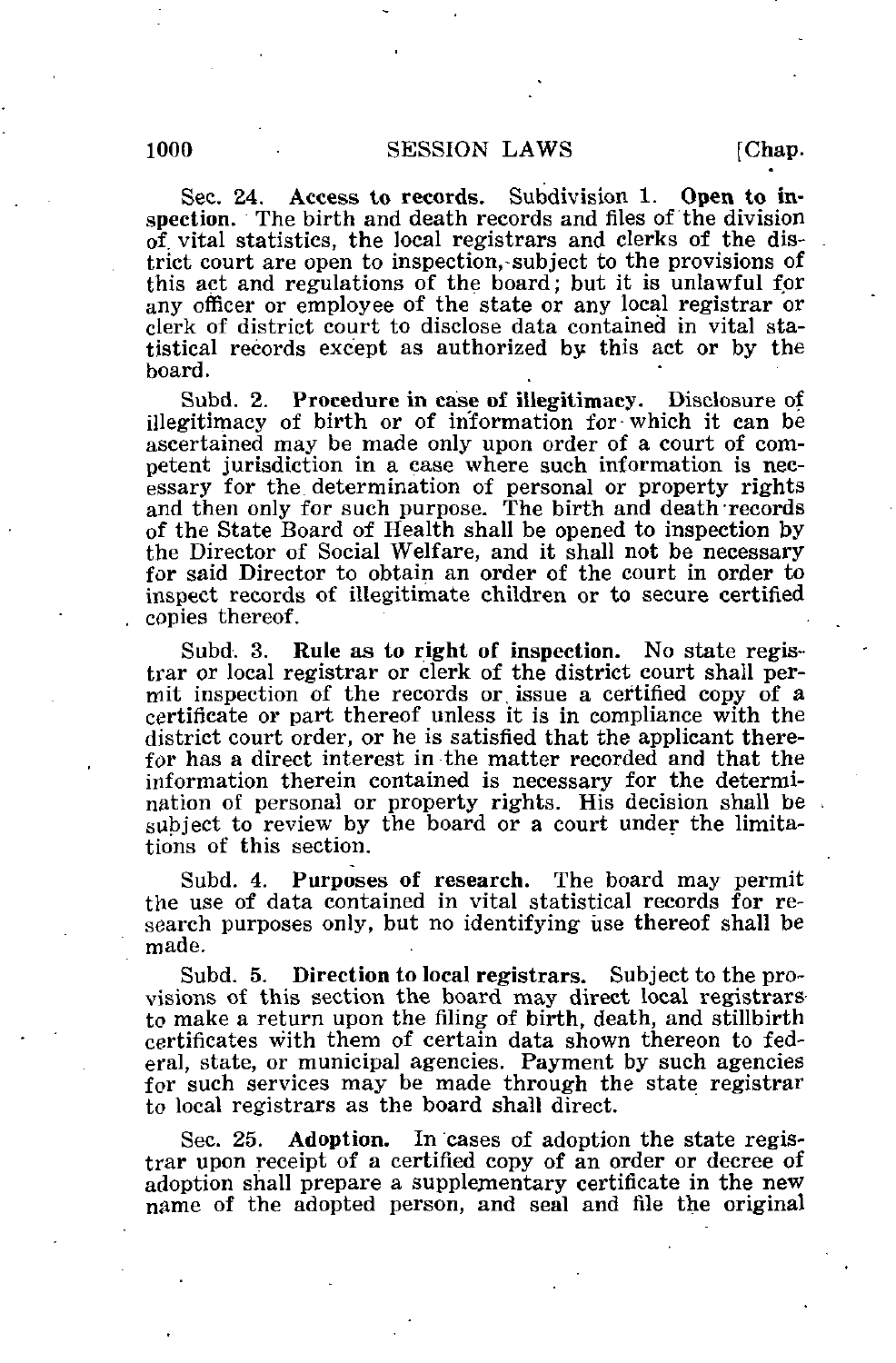certificate of birth with said certified copy attached thereto. Such sealed documents may be opened only upon order of the court or, if otherwise found necessary, by the state registrar. Upon the receipt of a certified copy of a court order of annulment of adoption the state.registrar shall restore the original certificate to its original place in the file.

Sec. 26. Legitimation; proof. In cases of legitimation the state registrar upon receipt of proof thereof shall prepare-a new certificate of birth in the new name of the legitimated child. The evidence upon which the new certificate is made and the original certificate shall be sealed and filed and may be opened only upon order of court or if the state registrar finds it necessary.

. Sec. 27. Institutions. Persons in charge of institutions for care or correction or for treatment of disease, injury or childbirth shall record and report all statistical data required by.this act relating to their inmates or patients under regulations of the board.

Sec. 28. Burial permit; removal of body from district. When a death or stillbirth occurs or a dead body is found, the body shall not be disposed of or permanently removed from the registration district until a permit has been issued by the local registrar of the place of death or a sub-registrar or, if necessary to avoid delay, by the state registrar.

The sexton or other person acting as such shall not permit the interment or cremation of a dead human "body until a burial permit issued under the provisions of this act has been filed with him. He shall keep a record of all interments and cremations stating the name of deceased, place of death, date of burial or cremation, and name and address of the attending funeral director.

Sec. 29. Death outside the state; permit. When death or stillbirth occurs outside. this state and the body is accompanied by a permit for burial, removal or other disposition issued in accordance with the law and regulations in force where the death or stillbirth occurred, the permit shall authorize the transportation of the body into or through' this state but before the burial, cremation or other disposal of the body within this state such permit shall be presented to the local registrar of the district where disposal is to be made who shall keep a record thereof and thereupon issue his permit for such disposal.

Sec. 30. Regulations mandatory. No permit under section 28 shall be issued until a certificate of death or stillbirth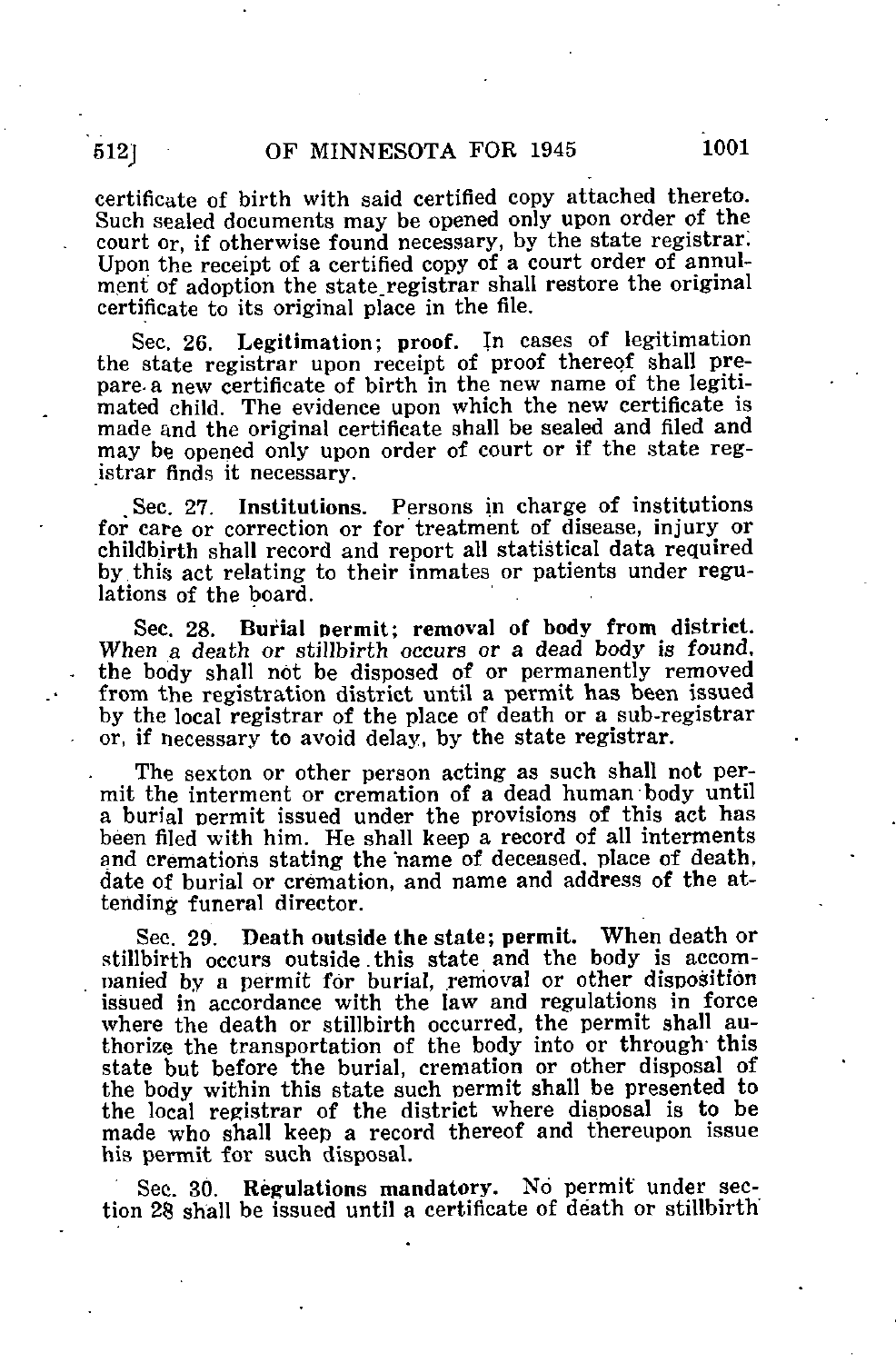as far as it can be completed under the circumstances of the case has been filed and until.all the regulations of the board in respect to the issuance of such permit have been complied with.

Sec. 31. Duties of registrar. Subdivision 1. Endorsement on certificate; record; transmit to clerk. The local registrar shall endorse on each certificate of birth or death filed with him the number of his district, the number of the certificate in consecutive numbers beginning with, number one for the first birth or the first death of each calendar year, the date when filed with him, his post office address, and subscribe the same. He shall record such certificates in a suitable record book and, except in cities of the first class shall, forthwith transmit to the clerk of district court of the county in which such birth or death occurred all original certificates of births and deaths received by him.

Subd. 2. Fees. Each local registrar shall be paid the sum of 50 cents for each complete birth, death or stillbirth certificate transmitted by -him to the clerk of district court. In case no birth, death or stillbirth was registered during any calendar month the local registrar shall so report to the clerk of district court and be paid the sum of 50 cents for the report, but no fee shall be paid for a "no report" card if a report of a birth or death for that month is received later. "No report" cards received by the clerk of district court shall be dated and signed, recorded by him in an appropriate record, and immediately transmitted to the state registrar.

Subd. 3. Auditor to pay clerk. Upon certification by the clerk of district court at the end of each calendar year, the fees of local registrars for the registration and transmittal of birth and death records and reports of no birth or death shall be paid by the county auditor of the proper-county out of the general revenue fund of the county.

Subd. 4. In cities having 100,000 inhabitants. Local registrars of cities of 100,000 or more population shall transmit all birth, death and stillbirth certificates direct to the state registrar.

Subd. 5. Removal of local registrar; new appointment. Any local registrar who neglects or fails to discharge his duties as provided by this act may, after notice and opportunity to be heard, be removed from office by the state registrar, and thereupon the state registrar may appoint another for the unexpired part of his term. If any local registrar or clerk of district court fails to file or transmit birth, death or stillbirth certificates according to this act, the state regis-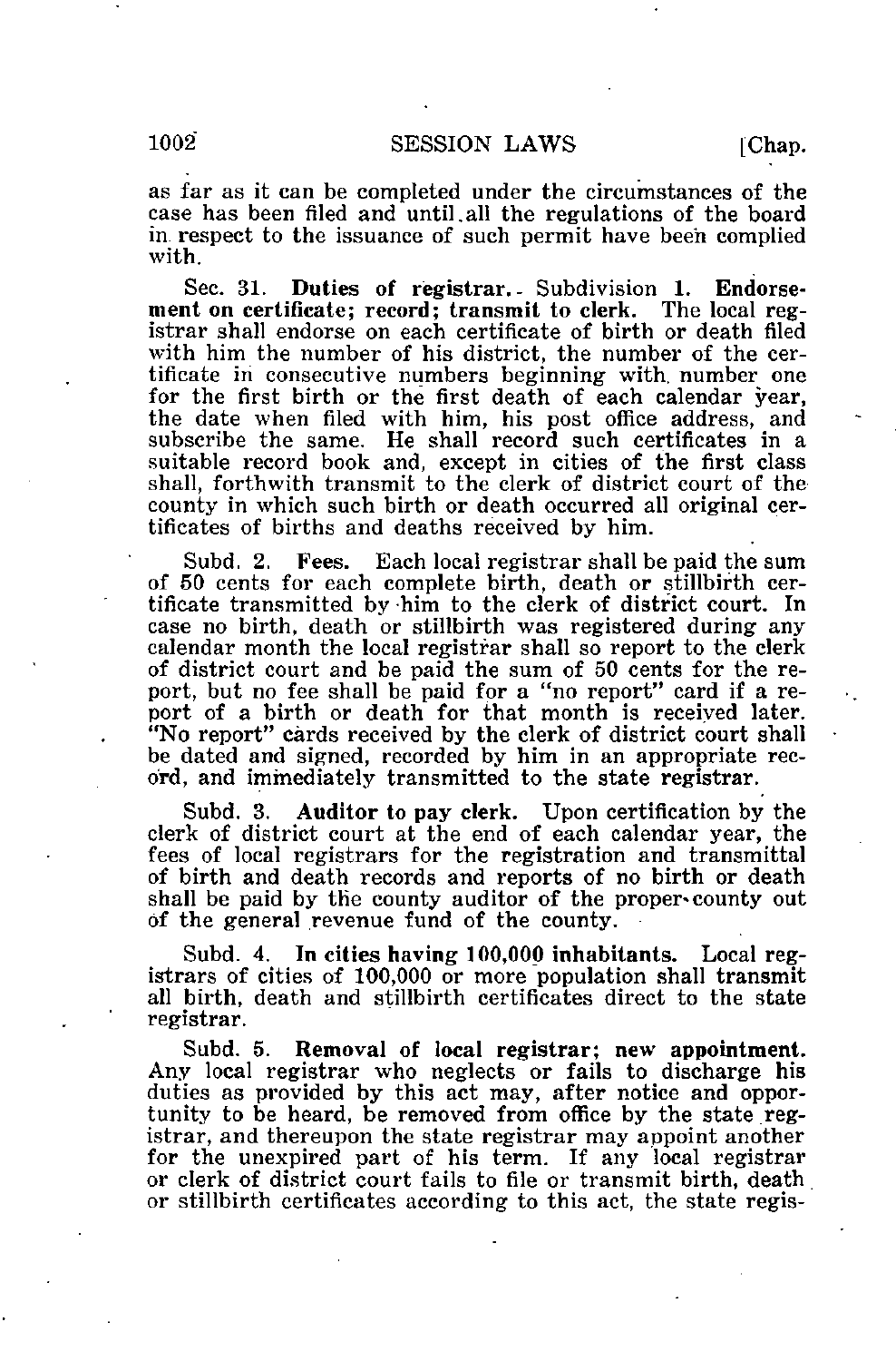trar shall obtain them by other means at the expense of the registration district or county concerned.

Sec. 32. Clerk of court. Subdivision 1. Notify parents; correct certificate. The clerk of district court, upon receipt of birth certificates from any local registrar, shall date and sign such certificate, shall immediately notify either parent of the child of the exact spelling of names certified to, date, age of parents, and date of birth, and compare the correctness of the certificate with the facts as stated. If found incorrect or incomplete, he shall correct such certificate in a manner acceptable to the state registrar.

Subd. 2. . County birth record. Upon being satisfied that the certificate is correct, the clerk of district court shall prepare an exact duplicate of the original certificate and record in a suitable book, in form approved by the state registrar and furnished at the expense of the county, which shall be designated the county birth record, the following; facts as they appear on each certificate:

- 1. Name of child;
- 2. Place of birth;
- 3. Date of birth;
- 4. Sex;
- 5. Color 'of child;
- 6. Name of father;
- 7. Color of father;
- 8. Age of father;
- 9. Maiden name of mother;
- 10. Age of mother;
- 11. Color of mother;
- 12. Birthplace of father;
- 13. Birthplace of mother;<br>14. Number of children of
- Number of children of mother;
- 15. Single, twin or other of plural birth;

16. Date of filing;

which shall constitute a legal birth record, and a certified copy of facts contained in such record shall be evidence in any court to the extent of the original certificate. The clerk of district court shall index such record in a suitable manner at the expense of the county.

Sec. 33. Duties of clerk. The clerk of district court, upon receipt of death certificates from any local registrar, shall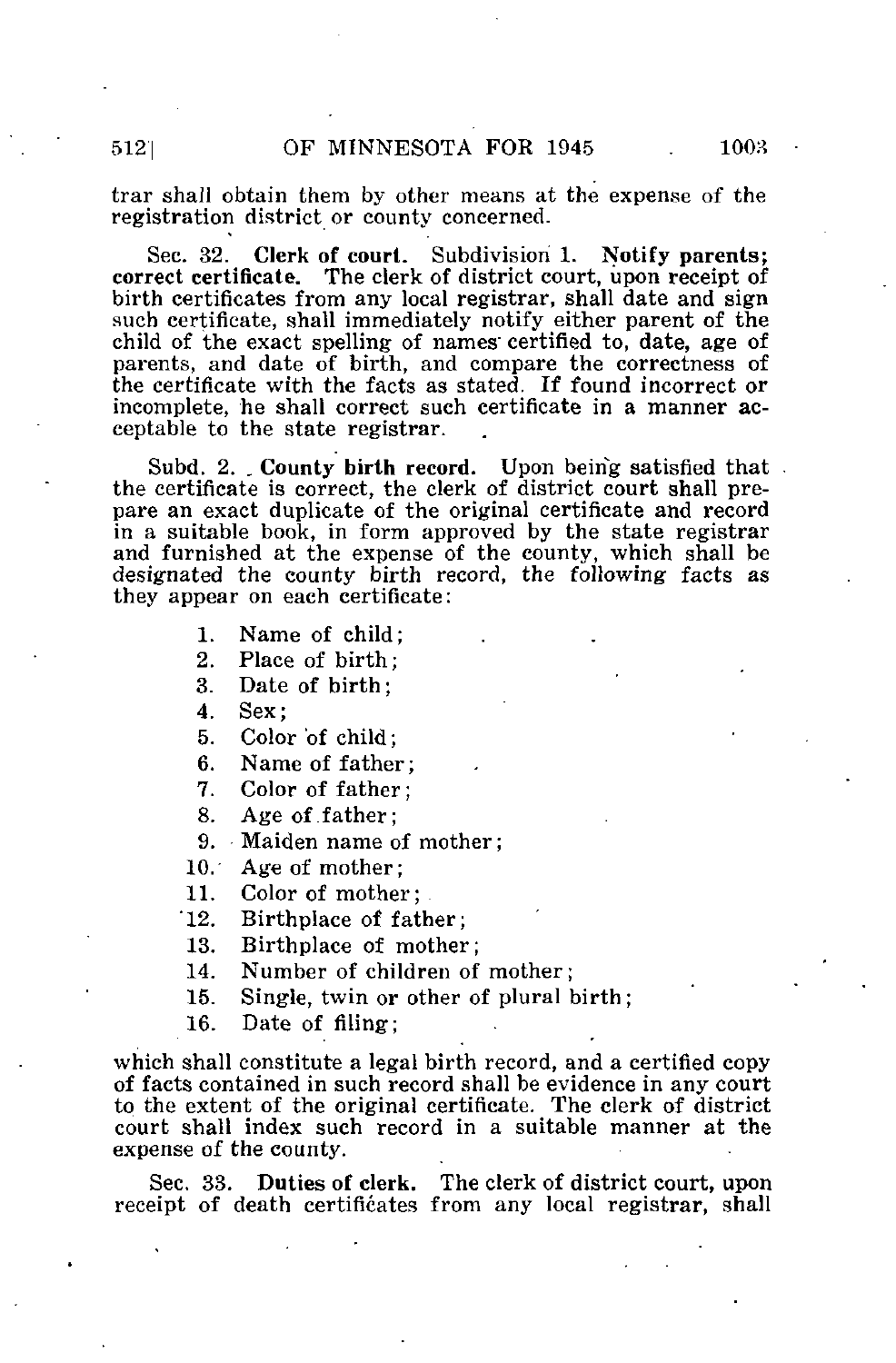date and sign such certificate, shall ascertain from available documents or from persons who know the correct spelling of name, date of birth, age, residence, and date of death, the correctness of such facts on the certificate. If found incomplete or in error, he shall correct the certificate in a manner acceptable to the state registrar. When the clerk of district court is satisfied with the spelling of name, date of birth, age, date of death, place of death, and place of residence are correct, he shall prepare an exact duplicate of the original certificate and record in a suitable book, in form approved by the state registrar, the following facts as they appear on the certificate :

1. Name of deceased, and name of spouse, if any;

2. Sex;  $\cdots$  '  $\cdots$  '

3. Color of deceased;

4., Conjugal condition;

5. Date of birth;

6. Date of death;

7. Birthplace of deceased;

8. Name of father;

9. Maiden name of mother;

- 10. Residence of deceased, town, village or city, and county;
- 11. Date of filing.

The clerk of district court shall index such record in a suitable manner at the expense of the county. Such record shall constitute a legal death record, and a certified copy of the facts contained in such record shall be evidence in any court to the extent of the original certificate.

The clerk of district court shall file and index all duplicate certificates prepared by him of births and deaths. .

Sec. 34. Transmission. Subdivision 1. Transmit to state registrar. On or before the tenth day of each month the clerk of district court shall transmit to the state registrar all original birth and death certificates received by him for births and deaths which occurred during the previous month, and certify the number of birth and death' certificates received from each local registrar. The clerk of district court shall, on or before the tenth of each month, prepare a certified transcript of birth and death certificates received by him for births and deaths occurring during the previous month on which the place of residence of the mother and that of the decendent is shown to be in another county of the state and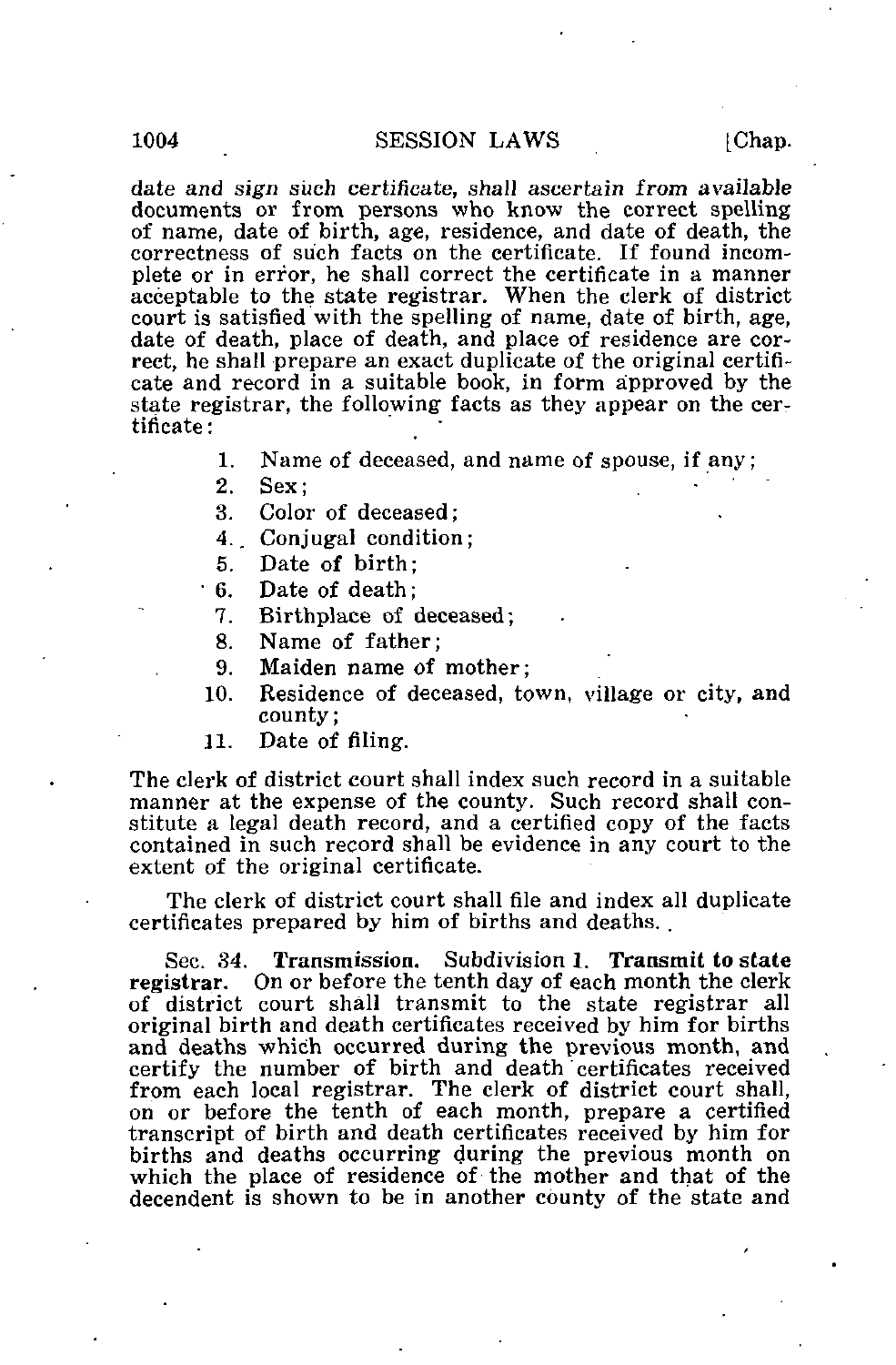immediately transmit such certified transcript to the clerk of district court of the county shown on the original birth and death certificates to be the place of residence of the mother or the decedent- except where a city of the first class shall be such residence.

Subd. 2. Cities of the first class; fees. Registrars of cities~of the first class shall transmit to the clerks of district court of the counties in Minnesota stated to be the residence of the mother of a child or of a decedent, a transcript of such certificate. Such county stated to be the residence shall pay to the local registrar of a city of the first class a fee of 50 cents, payment to be made monthly.

Subd. 3. Clerk's fees. The county auditor, upon certification to him by the clerk of district court of the number of birth and death certificates and transcripts received during the preceding month, shall issue his warrant in the sum of  $$1.00$  to said clerk of district court for each certificate and transcript received, checked, recorded, and indexed, except those certificates on which the residence of the mother of a child or that of the decedent is shown to be in another county of the state, which sum shall be full compensation for all services rendered as provided herein.

Sec. 35. Violations and penalties. Subdivision 1. Any person who wilfully makes or alters any certificate or certified copy thereof provided for in this act, except in accordance with the provisions of this act, shall, upon conviction, be fined not more than \$1,000, or be imprisoned not exceeding six months or both fined and imprisoned.

Subd. 2. Any person who knowingly transports or accepts for transportation, interment or other disposition a dead body without an accompanying permit issued in accordance with the provisions of this act, shall, upon conviction, be fined not more than \$500.

Subd. 3. Except where a different penalty is provided in this section, any person who violates any of the provisions of .'this act, or regulations-of the board, or neglects or refuses to perform any of the duties imposed upon him by this act or regulations of the board shall be guilty of a misdemeanor.

Sec. 36. Citation. This act may be cited on the "Uniform" Vital Statistics Act".

Sec. 37. Repeals. Minnesota Statutes 1941, Sections 144.15, 144.16, 144.17, 144.18, 144.19, 144.20, 144.21, 144.22, 144.23, 144.24, 144.25, 144.26, 144.27, 144.28, and 144.49, subdivisions 2 and 3, are hereby repealed.